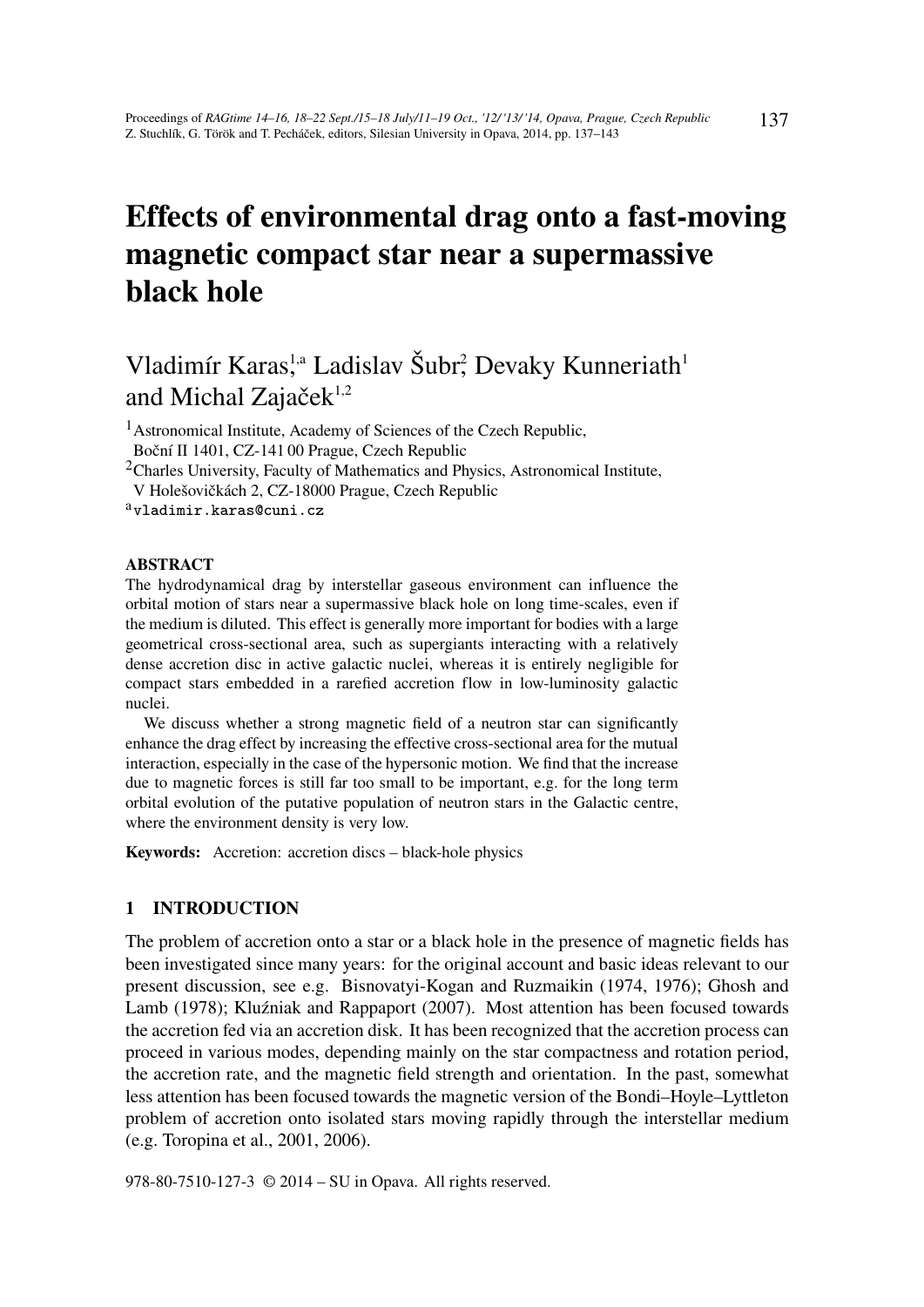# 138 *V. Karas, L. Šubr, D. Kunneriath and M. Zajaček*

The hydrodynamical drag can be safely ignored in late stages of a compact star inspiraling in a standard disc; see Karas and Šubr (2001). In that paper we considered also giant stars for which the drag is more important simply because of much larger geometrical cross-sectional area for the direct interaction with the disc material. Neutron stars and stellar-mass black holes were suspected to be too tiny and very weakly interacting in this respect (Narayan, 2000).

However, the effective cross section of a *magnetized* neutron star can be significantly larger and it can lead to an increased drag. We thus summarize formulae describing the interaction of a rotating magnetic star with accretion plasma (for a textbook account of the subject, see Lipunov (1987); also Romanova et al. (2005)).

#### 2 BASIC ESTIMATES BASED ON CRITICAL RADII

Accretion of material by a star or a compact object has been studied since the late 1930s. First, astrophysicists investigated axially symmetric accretion onto a star moving through a cloud of interstellar medium (see "The evolution of stars" by Hoyle and Lyttleton (1939) and "On the effect of interstellar matter on the motion of a star" by Dodd and McCrea (1952)). A possibility was proposed of terrestrial climatic effects being due to density variations of the medium in the solar neighbourhood. Next, in the 1950s, the theory of spherical accretion of gas was developed (Bondi, 1952, "On spherically symmetric accretion"). This line of research has continued with more complicated studies of gas transport between individual components in binary systems, and led to the idea of accretion disks in the late 1960s.

A trivial order-of-magnitude estimate of the gravitational potential energy which can in principle be released in the course of accretion of a test mass *m* onto a spherical body with mass *M* and radius  $R_*$  gives

$$
\Delta E_{\rm acc} = \frac{GMm}{R_*} \begin{cases} \frac{1}{\infty} \frac{10^{20} \frac{M}{M_{\odot}} \frac{m}{1 \text{ g}} \frac{10 \text{ km}}{R_*} \quad \text{[erg]} \,,\\ \frac{1}{\infty} \frac{10^{53} \frac{M}{10^8 M_{\odot}} \frac{m}{M_{\odot}} \frac{10^{-4} \text{ pc}}{R_*} \quad \text{[erg]} \,. \end{cases} \tag{1}
$$

Typical values for a neutron star  $(†)$  and for a super-massive black hole  $(†)$  have been used in numerical estimates. Let us compare ∆*E*acc with the energy which could be extracted from the same mass *m* by nuclear fusion reactions. Hydrogen-to-helium burning, the most important case from the astrophysical viewpoint, gives

$$
\Delta E_{\text{nuc}} = \Delta mc^2 \begin{cases} \approx 5 \times 10^{18} \frac{m}{1 \text{ g}} & \text{[erg]} \stackrel{\dagger}{\approx} 0.1 \, \Delta E_{\text{acc}} \,, \\ \approx 10^{52} \frac{m}{M_{\odot}} & \text{[erg]} \quad \stackrel{\ddagger}{\approx} 0.1 \, \Delta E_{\text{acc}} \,. \end{cases} \tag{2}
$$

Energy potentially releasable by accretion is very sensitive to a dimension-less *compactness parameter*,

$$
\varepsilon \equiv \frac{2GM}{R_{\ast}c^2} \,. \tag{3}
$$

Order-of-magnitude estimates of parameter  $\varepsilon$ : (i) Neutron stars –  $R_* \approx 10$  km,  $\varepsilon \approx 0.1$ ; (ii) White dwarfs –  $R_* \approx 10^4$  km,  $\varepsilon \approx 10^{-4}$  (as an example we mention binary systems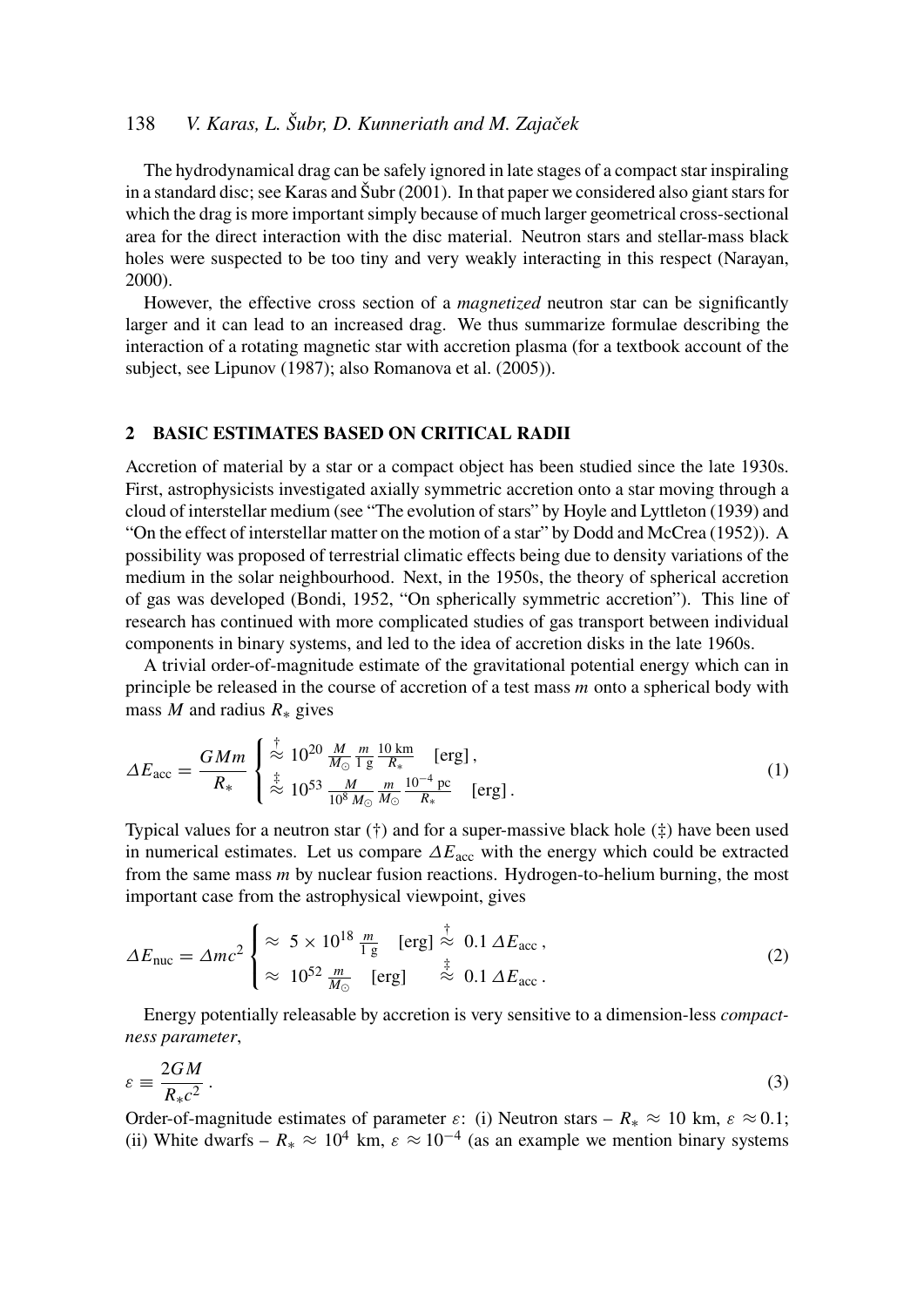consisting of a white dwarf which accretes matter from a close, usually main sequence companion; these are cataclysmic variables); (iii) Solar-type stars –  $R_* \approx 10^6$  km,  $\varepsilon \approx$  $10^{-6}$ ; for example standard main-sequence stars in a binary system (symbiotic stars) belong to this category; (iv) Black holes –  $R_* \approx R_g \equiv 2GM/c^2 \approx 3(M/M_{\odot})$  km,  $\varepsilon \gtrsim 0.1$ (black holes have no rigid surface. Under suitable conditions, *R*∗ coincides with the last, innermost stable orbit below which material falls freely into the black hole. In the case of a non-rotating, Schwarzschild black hole,  $R_* = 3 R_g$ ,  $\varepsilon = 1/3$ .)

Another dimensionless quantity is also frequently designated as the compactness parameter in the theory of accretion onto compact objects. It takes into account the radiation luminosity *L* of the object:

$$
\tilde{\varepsilon} \equiv \frac{L \, \mathcal{E}_{\rm T}}{R_{\ast} m_{\rm e} c^3} \,. \tag{4}
$$

(The Thomson cross-section for electrons is  $\mathcal{E}_{\rm T} = 6.65\,246 \times 10^{-25} \text{ cm}^2$ .)

In many situations, the accreted matter has apparently a non-negligible value of angular momentum which invalidates the basic assumption of the spherical approximation. Nonspherical accretion was originally investigated in the case of an interstellar medium captured by a moving object, e.g. a star in a nebula (Bondi and Hoyle, 1944).

Let us consider a *magnetic* star moving as a "bullet" along an inclined trajectory across the accretion disc plane. In the case of supersonic motion, the relevant interaction radius is called the Shvartsman radius (e.g. Lipunov, 1987; Romanova et al., 2001),

$$
R_{\rm Sh} \simeq 9.4 \times 10^{15} B_{12} P_1^{-2} v_7^{-1} n^{-1/2} \,\text{[cm]} \,. \tag{5}
$$

Notation for relevant variables follows the standard practice (e.g. Lipunov, 1987), in particular,  $B_{12}$  denotes the magnetic intensity scaled to the units of  $10^{12}$  Gauss.

Here one assumes that two conditions,  $R_{\rm Sh} > R_{\rm acc}$  and  $R_{\rm Sh} > R_{\rm lc}$ , are both satisfied, where the light cylinder is

$$
R_{\rm lc} = c/\Omega_* \simeq 4.8 \times 10^{12} P_3 \text{[cm]},
$$
\n(6)

and the Bondi–Hoyle radius (Edgar 2004) is

$$
R_{\rm acc} = \frac{2GM}{w^2} = 9.4 \times 10^{11} \frac{M_{1.4}}{w_{200}^2} \,\text{[cm]},\tag{7}
$$

$$
w_{200} = \frac{\sqrt{c_s^2 + v^2}}{200 \text{ km/s}}\tag{8}
$$

 $(c<sub>s</sub>$  is the sound speed,  $v$  is relative velocity).

The above given formula for  $R_{\rm Sh}$  follows from the equality between the magnetic pressure *P*<sup>m</sup> (due to a rotating dipole luminosity *L*m),

$$
P_{\rm m} = \frac{L_{\rm m}}{4\pi R^2 c} = \frac{\kappa_t \mu^2}{4\pi R_{\rm lc}^4 R^2}
$$
(9)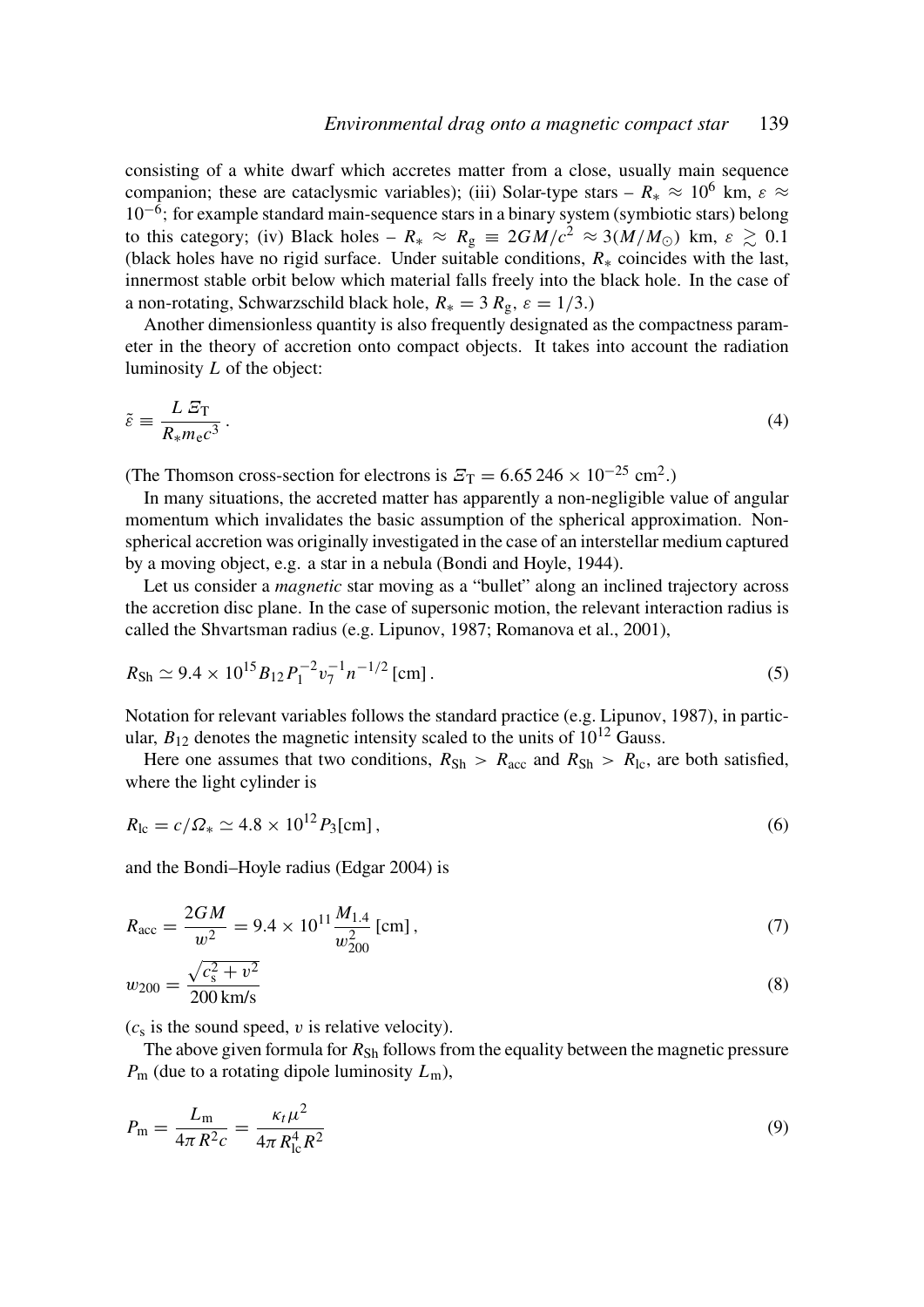$(\kappa_t \sim 1/2)$ , and the ram pressure

$$
P_{\text{ram}} = \rho v^2 \simeq \frac{\dot{M}v^5}{G^2M^2} \,. \tag{10}
$$

Alternatively, one can write

$$
R_{\rm Sh}^2 = \frac{\kappa_t \mu^2 \Omega_*^4 G^2 M^2}{2 \dot{M} v^5 c^4} \,. \tag{11}
$$

In these circumstances the accretion rate is small (much less than what would correspond to the direct accretion onto  $R_{\text{Sh}} > R_{\text{lc}} \gg R_*$  sphere), but the momentum exchange can still be significantly large, causing possibly a non-negligible drag.

On the other hand, in case of a star embedded in the disc plane, the relative velocity is small with respect to the surrounding medium, and so the characteristic cross-section is now given by the Alfvén (stopping) radius,  $R_A$ . For the latter one can derive different formulae depending on the exact situation:

Furthermore,

$$
R_{\rm Ag} = \left(\frac{\kappa_{g}\mu^{2}}{\dot{M}_{\rm BHL}}\right)^{2/7},\tag{12}
$$

where  $\kappa_g \sim (2GM)^{-1/2}/2$  is a constant,  $\mu = B_* R_*^3/2$  is the magnetic moment. The asterisk denotes quantities that correspond to the star surface (in case of a dipole field on finds  $B_*$  at the pole =  $2B_*$  at equator; the numerical factor is somewhat uncertain in  $\kappa_g$ ).

The Bondi–Hoyle–Lyttleton accretion rate (BHL, assumed in the above-given relation) is

$$
\dot{M}_{\text{BHL}} = \frac{\sigma \pi G^2 M^2 \rho_{\infty}}{w^3} = \pi R_{\text{acc}}^2 w \rho_{\infty} / 2, \qquad (13)
$$

 $\sigma \sim 4$ . The equation for  $R_{\text{Ag}}$  is relevant in the situation when  $R_{\text{Ag}} < R_{\text{acc}}$  and  $R_{\text{Ag}} < R_{\text{lc}}$ both hold.

Finally,

$$
R_{\rm Ap} = \left(\frac{\kappa_p \mu^2 G^2 M^2}{\dot{M}_{\rm BHL} w^5}\right)^{1/6},\tag{14}
$$

 $\kappa_p \sim 1$  or 2. The latter relation for  $R_{Ap}$  is relevant when  $R_{Ap} > R_{acc}$  and  $R_{Ap} < R_{lc}$ . In this case one can expect the accretion rate to be given roughly by  $M_{\rm BH}$ , but the momentum exchange is smaller than it was in the previous case (however, it takes continuously, while the star is embedded with the disc medium).

The above given derivation contains various parameters evaluated at the star surface – apart from the magnetic intensity  $B_*$  (or the magnetic dipole moment  $\mu$ ), it is the linear velocity of the star motion v, radius of the star  $R_{*}$ , the mass  $M$ , and the period of rotation  $P$ . It also contains the density of the environment  $\rho$  (resp. *n*), and the corresponding velocity of sound, *c*<sup>s</sup> .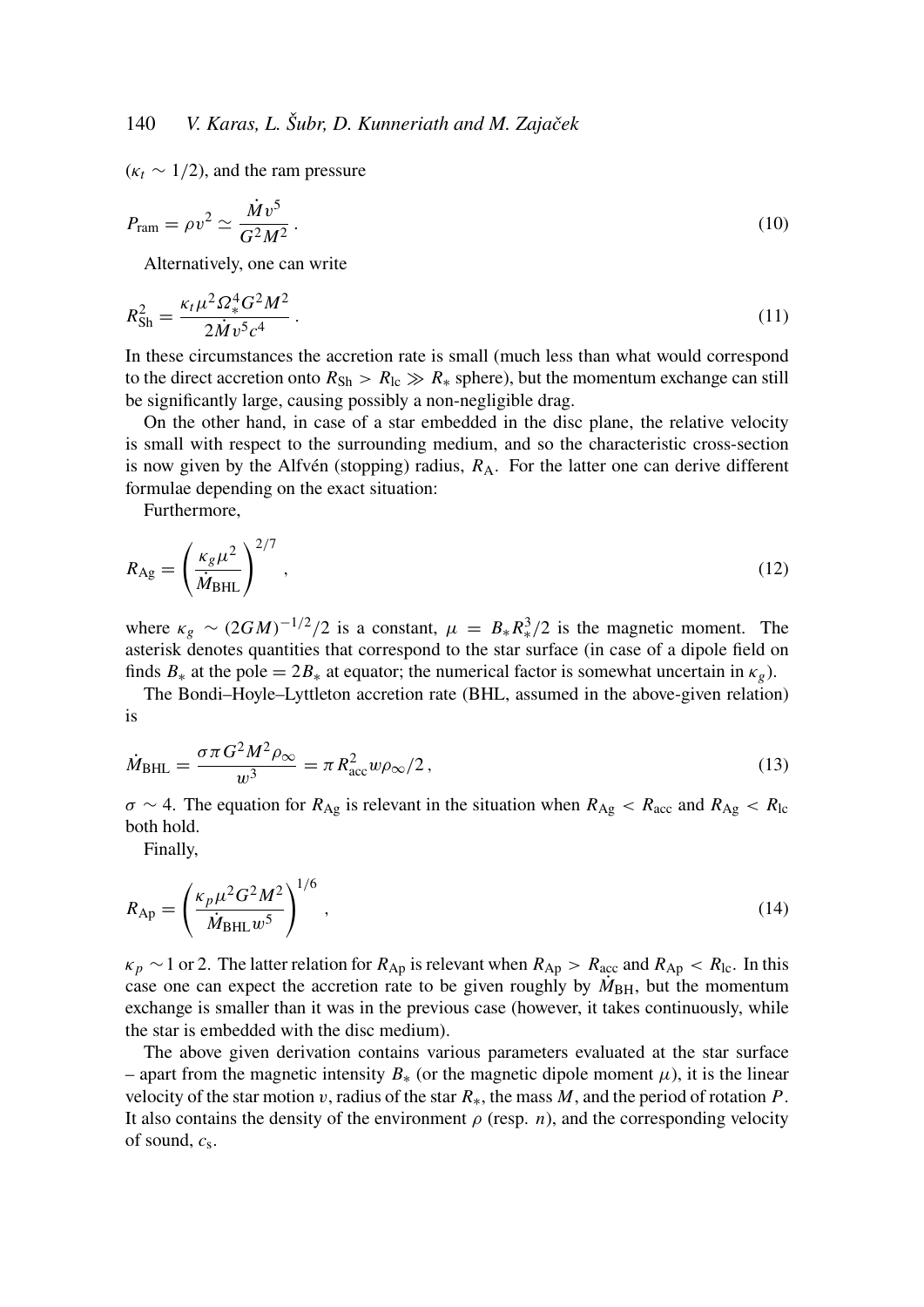In order to derive specific conclusions about the drag efficiency, one has to fix several parameters at their typical values or to set the typical values expected in the accretion disk. Only then one is prepared to investigate the dependency on *B*∗, which is the relevant information that we seek.

The magnetic field depends on the rotation period, so it is interesting to examine also the time dependence  $\Omega_*(t)$ . The most prominent deceleration effect of this kind is expected to occur in case of magnetars (e.g. Toropina et al., 2006) – they slow down on the time-scale of  $10<sup>3</sup>$ – $10<sup>4</sup>$  yrs. One can involve the power-law deceleration according to Mori and Ruderman (2003):

$$
I\dot{\Omega} = -\kappa \mu^{n_1} \rho^{n_2} v^{n_3} \Omega^n , \qquad (15)
$$

where  $n_1 = (3 + n)/3$ ,  $n_2 = (3 - n)/6$ ,  $n_3 = (3 - 4n)/3$ ,  $\kappa = \text{const}$ ,  $n = \text{const}$  $(-1 < n < 2)$ .

We can thus conclude that the magnetic star effective radius can be much larger than the geometrical one. However, the characteristic radii do not capture the entire reality; they only partly reflect the basic operation of the drag, which needs to be confirmed by computations carried out under more realistic assumptions. Obviously, the astrophysically realistic modelling needs MHD numerical simulations, such as those described by, e.g. Romanova et al. (2003); Spitkovsky (2006); Toropina et al. (2008), where the complex structure of the magnetosphere can be properly modelled.

## 3 CONCLUSIONS

The drag force is exerted on a moving star by the ambient medium. We can roughly estimate the effect by the cross-sectional area for the mutual interaction between the moving body and the surrounding interstellar gas. Compared with the geometrical radius, the magnetic "standoff" radius (given by the equilibrium between the magnetic pressure and the hydrodynamic pressure) is significantly larger; it is the greatest one of several characteristic radii. One can expect that the stand-off radius determines the magnitude of the total drag force. To see this more clearly we listed different characteristic radii of the problem; these depend on the type of drag force that one takes into account (due to the thermal pressure versus the ram pressure acting against the star linear motion), and how quickly the magnetic effects decay with the distance from the star (dipole field versus the radiation field of a fast rotator).

Under realistic conditions of the supermassive black hole in the Galactic centre and similar low-luminosity (highly sub-Eddington) nuclei, however, the order-of-magnitude estimation of the characteristic radii for the interaction as well as numerical experiments show that the magnetic field of a compact star does not enhance the drag force significantly (Karas and Šubr, 2001), and so the orbital mechanics of magnetic compact stars comes out only slightly altered in comparison with the non-magnetised case. This conclusion ensures that the drag forces on compact stars can be safely neglected in calculations of orbital evolution of the neutron-star population near the Galactic centre.

Nonetheless, the interaction is still relevant in the context of creation of bow-shock structures (van Marle et al., 2011; Meyer et al., 2014). These have been revealed in several cases also in the Galactic centre (Mužic et al., 2010), where a dense cluster of fast-moving stars ´ on close orbits exists and should include the tentative population of compact magnetized objects close to the supermassive black hole (Zajaček et al., 2014).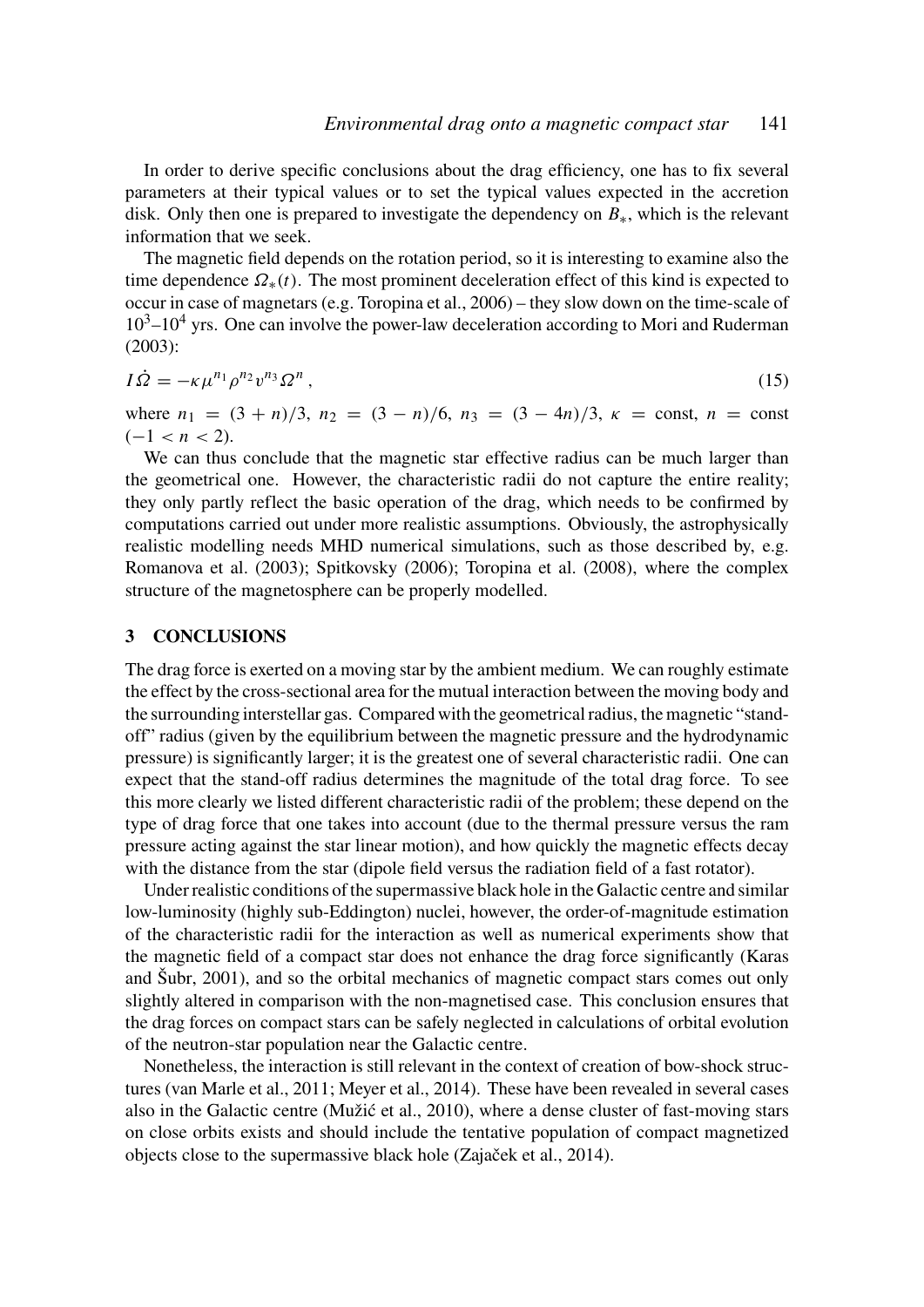# ACKNOWLEDGEMENTS

We acknowledge continued support from the project MSMT – Kontakt II (LH14049), titled "Spectral and Timing Properties of Cosmic Black Holes", and the Czech Science Foundation grant (GAČR 13-00070J) supporting the international scientific collaboration in the Astronomical Institute of the Academy of Sciences.

# **REFERENCES**

- Bisnovatyi-Kogan, G. S. and Ruzmaikin, A. A. (1974), The Accretion of Matter by a Collapsing Star in the Presence of a Magnetic Field, *apss*, 28, pp. 45–59.
- Bisnovatyi-Kogan, G. S. and Ruzmaikin, A. A. (1976), The accretion of matter by a collapsing star in the presence of a magnetic field. II - Selfconsistent stationary picture, *apss*, 42, pp. 401–424.
- Bondi, H. (1952), On spherically symmetrical accretion, *Monthly Notices Roy. Astronom. Soc.*, 112, p. 195.
- Bondi, H. and Hoyle, F. (1944), On the mechanism of accretion by stars, *Monthly Notices Roy. Astronom. Soc.*, 104, p. 273.
- Dodd, K. N. and McCrea, W. J. (1952), On the effect of interstellar matter on the motion of a star, *Monthly Notices Roy. Astronom. Soc.*, 112, p. 205.
- Ghosh, P. and Lamb, F. K. (1978), Disk accretion by magnetic neutron stars, *Astrophys. J. Lett.*, 223, pp. L83–L87.
- Hoyle, F. and Lyttleton, R. A. (1939), The evolution of the stars, *Proceedings of the Cambridge Philosophical Society*, 35, p. 592.
- Karas, V. and Šubr, L. (2001), Orbital decay of satellites crossing an accretion disc, *Astronomy and Astrophysics*, 376, pp. 686–696, arXiv: astro-ph/0107232.
- Kluźniak, W. and Rappaport, S. (2007), Magnetically Torqued Thin Accretion Disks, Astrophys. J., 671, pp. 1990–2005, arXiv: 0709.2361.
- Lipunov, V. M. (1987), *The astrophysics of neutron stars*.
- Meyer, D. M.-A., Mackey, J., Langer, N., Gvaramadze, V. V., Mignone, A., Izzard, R. G. and Kaper, L. (2014), Models of the circumstellar medium of evolving, massive runaway stars moving through the Galactic plane, *Monthly Notices Roy. Astronom. Soc.*, 444, pp. 2754–2775, arXiv: 1408.2828.
- Mori, K. and Ruderman, M. A. (2003), Isolated Magnetar Spin-Down, Soft X-Ray Emission, and RX J1856.5-3754, *Astrophys. J. Lett.*, 592, pp. L75–L78, arXiv: astro-ph/0306516.
- Mužic, K., Eckart, A., Schödel, R., Buchholz, R., Zamaninasab, M. and Witzel, G. (2010), Comet- ´ shaped sources at the Galactic center. Evidence of a wind from the central 0.2 pc, *Astronomy and Astrophysics*, 521, A13, arXiv: 1006.0909.
- Narayan, R. (2000), Hydrodynamic Drag on a Compact Star Orbiting a Supermassive Black Hole, *Astrophys. J. Lett.*, 536, pp. 663–667, arXiv: astro-ph/9907328.
- Romanova, M. M., Chulsky, G. A. and Lovelace, R. V. E. (2005), Winds, B-Fields, and Magnetotails of Pulsars, *Astrophys. J.*, 630, pp. 1020–1028, arXiv: astro-ph/0505296.
- Romanova, M. M., Toropina, O. D., Toropin, Y. M. and Lovelace, R. V. E. (2001), Interaction of evolved pulsars and magnetars with the ISM, in J. C. Wheeler and H. Martel, editors, *20th Texas Symposium on relativistic astrophysics*, volume 586 of *American Institute of Physics Conference Series*, pp. 519–525.
- Romanova, M. M., Toropina, O. D., Toropin, Y. M. and Lovelace, R. V. E. (2003), Magnetohydrodynamic Simulations of Accretion onto a Star in the "Propeller" Regime, *Astrophys. J.*, 588, pp. 400–407, arXiv: astro-ph/0209548.